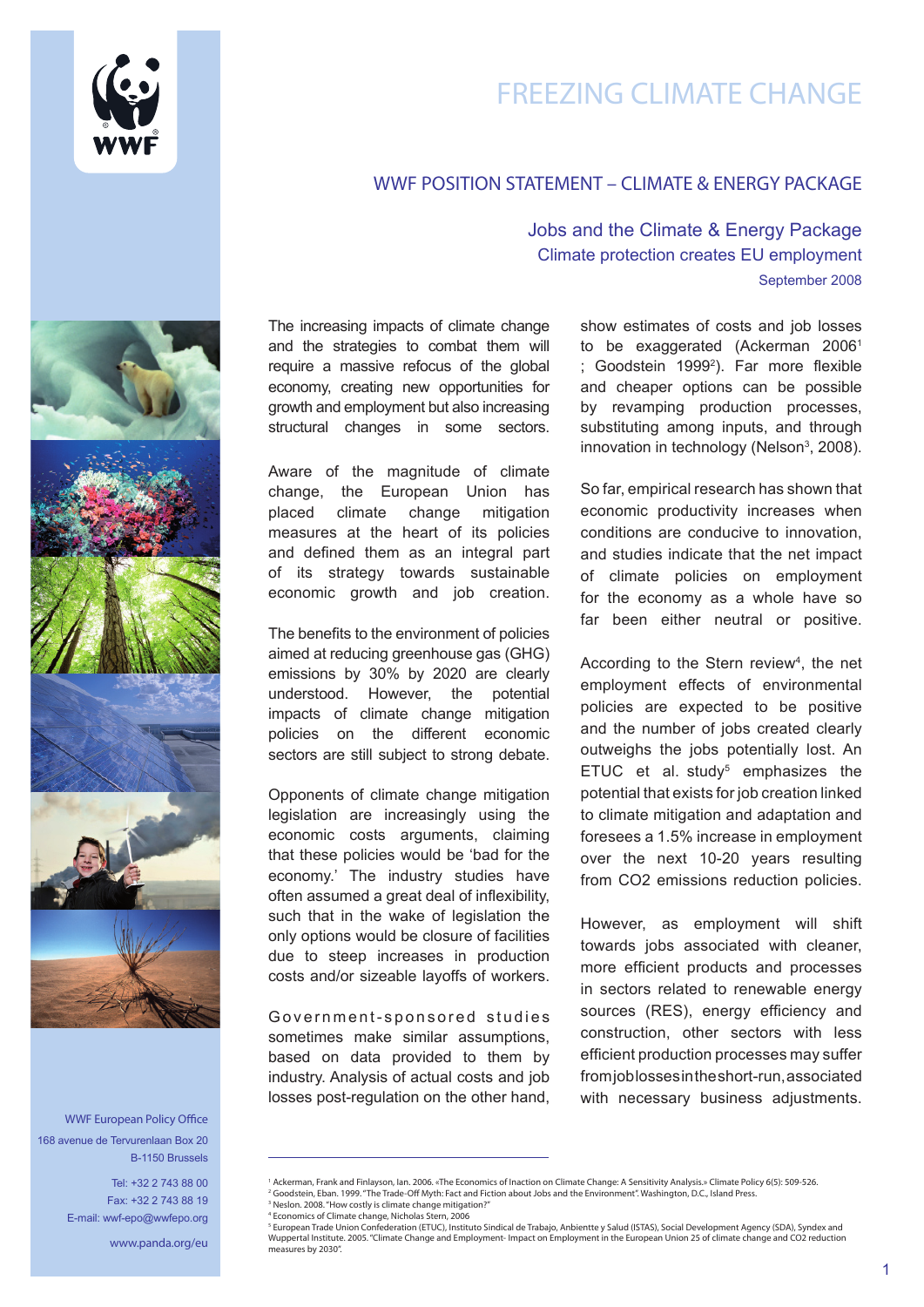

According to a study particularly coal, gas, oil extractive and refining industries along with few others are likely to see a reduction of jobs and will require a transition to other sectors (UNEP<sup>6</sup>, 2007). Such job-losses must be accompanied by re-training programmes and social measures to ensure that minimum hardship is endured by the affected workers. However, the ZEW study<sup>7</sup> commissioned by WWF shows that the impacts of the European Emissions Trading Scheme (EU ETS) on competitiveness and employment are modest and certainly smaller than the impacts of alternative regulation scenarios.

The table below shows the economic effects of some of the policies introduced in the EU climate package.

#### Table 1: Impact of policies in the EU Climate Package on Employment

|                        | <b>Target</b>                         | <b>Policy</b>                                                                                            | Economic result                                               | Change of<br>Employment                                                                          |
|------------------------|---------------------------------------|----------------------------------------------------------------------------------------------------------|---------------------------------------------------------------|--------------------------------------------------------------------------------------------------|
| EU ETS                 | <b>Mainly CO2</b><br>reductions       | Market mechanism                                                                                         | Price of carbon and<br>investment in low<br>carbon technology | Depends on<br>allocation<br>methodology<br>andrevenue<br>distribution                            |
| <b>Biofuel</b>         | Increased Share of<br><b>biofuels</b> | <b>Command and</b><br>Control                                                                            | Investment                                                    | Increase in the<br>agriculture sector                                                            |
| Renewable  <br>Energy  | Share of RES in<br>fuel mix           | Feed-in tariff or<br><b>QuotaTax breaks</b><br><b>Financial support</b><br><b>Command and</b><br>Control | Investment                                                    | Increase in the RES<br>and associated<br><b>Industry</b>                                         |
| Non-ETS EU<br>measures | <b>GHG</b>                            | <b>Taxes Command</b><br>and control                                                                      | <b>Investment, Prices</b><br>on GHG's (through<br>taxes)      | Increase particularly<br>in the construction<br>sector, decrease<br>in fossil fuel<br>processing |

(Source: Christian Lutz and Ulrike Lehr, 2008 adapted by WWF)

The construction sector is seen to have the most ancillary benefits arising from climate change mitigation policies in terms of growth & employment. According to a scenario by Eurima<sup>8</sup> an improved EU Directive on Energy Performance of Buildings (EPBD) would save up to 70 million tons of CO2 emission per year while creating between 274,000 to 856,250 jobs in the sector. A scenario<sup>9</sup> presented in the ETUC et al. study estimates that up to 2.59 million more jobs could be created if the CO2 reduction targets are met by 2030. In the transport sector,

overall employment is expected to grow and clean technology be stimulated in all modes of transport.

The ETUC et al. study also sees a shift of jobs from the power sector to activities related to energy efficiency. This is also confirmed by a study for the European Foundation for the Improvement of Living and Working Conditions found that the adoption of energy conservation best available technologies could create 500,000 extra jobs in the EU.

<sup>6</sup> UNEP, ILO, ITUC. 2007. "Green Jobs: Towards sustainable work in a low-carbon world".

<sup>7</sup> Zentrum für Europäische Wirtschaftsforschung GmbH (ZEW), Center for European Economic Research. 2006. "Impact of EU ETS on Competitiveness and Employment in Europe". **8 European Insulations Manufacturers' Association (Eurima).** 

<sup>9</sup> Factor 4 scenario, presented in the ETUC et al study aims at reductions of 75% emissions from the residential sector in the long term (2030-2050)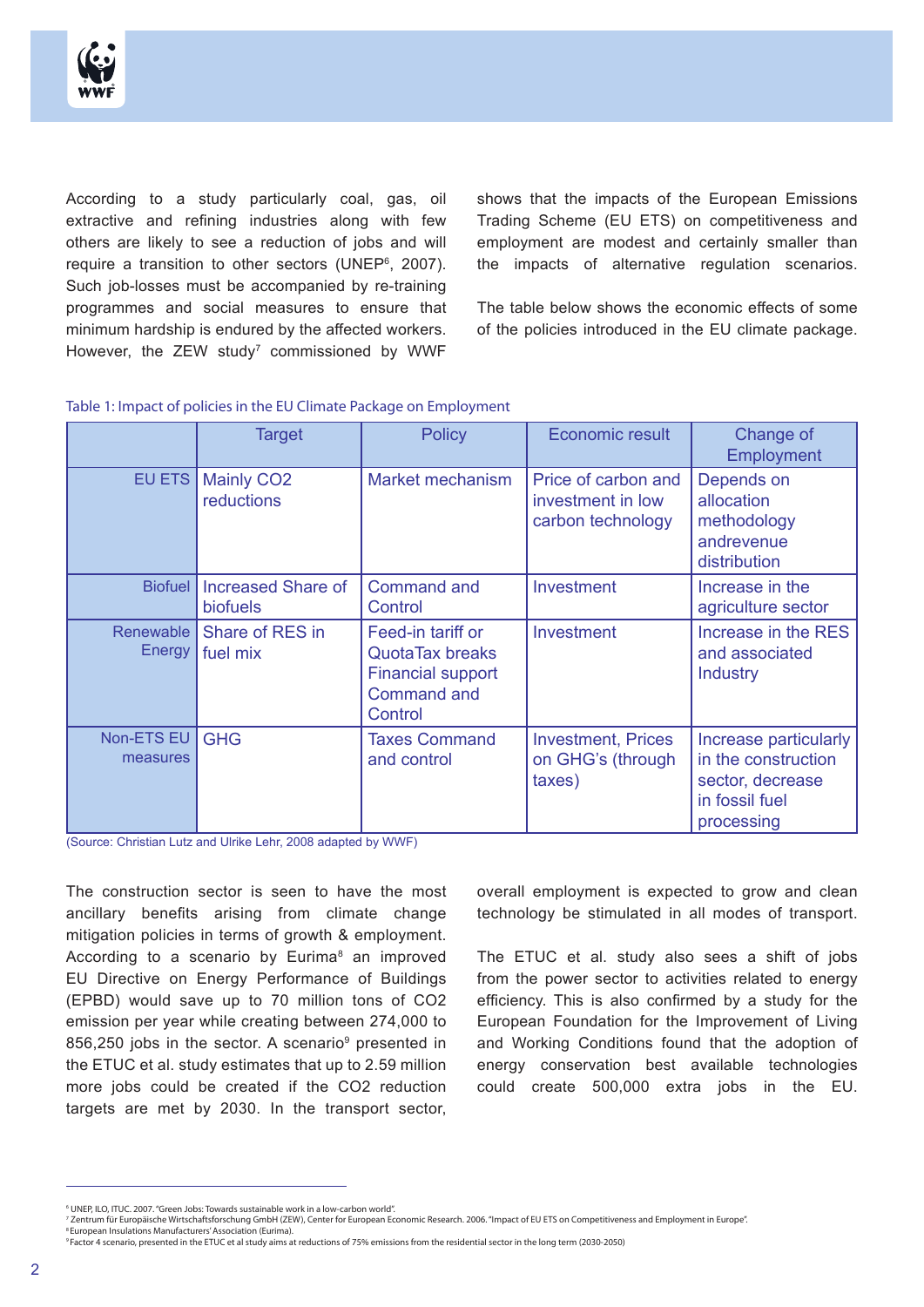An example from GHK, IEEP and the Cambridge and Econometrics 2007 study<sup>10</sup> shows the impact on employment and output through increased energy efficiency in the manufacturing sector and energy intensive industries, increase in bio-fuels in transport and increase in electricity generation from Renewable energy technologies . An overview of direct and indirect and total impacts on employment and outputs of the above mentioned policies is shown in the table below.

| Policy scenario                                                  | <b>Net Direct Impact</b> |             | Net Indirect Impact |             | <b>Total Net Impact</b> |             |
|------------------------------------------------------------------|--------------------------|-------------|---------------------|-------------|-------------------------|-------------|
|                                                                  | Output                   | <b>Jobs</b> | Output              | <b>Jobs</b> | Output                  | <b>Jobs</b> |
|                                                                  | $(\in$ m)                | (FTE)       | $(\in$ m)           | (FTE)       | $(\in$ m)               | (FTE)       |
| 10% energy<br>saving in<br>manufacturing                         | O                        | 122500      | 480                 | 14600       | 480                     | 137200      |
| 10% energy<br>saving in<br>energy intensive<br><b>industries</b> | 1000                     | 54000       | 8000                | 37000       | 9000                    | 91000       |
| 10% bio-fuels                                                    | $\Omega$                 | 108100      | 1500                | 31400       | 1500                    | 139500      |
| <b>10% RES</b>                                                   |                          |             | 8610                | 58200       | 8610                    | 58200       |

### Table 2: The Economic Impacts of Selected Policy Scenarios

(Source: GHK, IEEP and Cambridge Econometric, where Output is turnover and gross value added (GVA) associated with activities related to environmental resources and FTE stands for Full Time Equivalent)

The results in the table show the net direct and indirect effects accounting for jobs and output losses in some sectors while gains in the others. Overall the scenarios showed that the move towards greener options would be beneficial for the EU economy due to the longer supply chain and higher labour  $intensity<sup>11</sup>$  of the environmental-friendly sectors.

From 2000 to 2005, energy production from renewables increased from by 20.5% from 94.36 Mtoe to 113.72 Mtoe in the EU-25 (Eurostat). Already a number of countries are achieving high employment levels from renewable energy activities, particularly in the wind energy industry. Renewable energy jobs in Germany shot up to 249,300 in 2007 from 160,500 green jobs in Germany in 2004<sup>12</sup>. According to government figures, as many as 400,000 people could be employed in

the renewable energy industry in Germany by 2020. By raising the share of renewables to 20% of EU's energy consumption by 2020, the green jobs created will outweigh the number of jobs lost in other sectors. According to the European Renewable Energy Council (EREC) gross employment in the EU is to rise to 2 million in the RES sector alone by 2020<sup>13</sup>, not just in electricity generation but also in the related agricultural production and in operation and maintenance, if the target is met. An Ecotec study<sup>14</sup> elaborates that the future potential for EU RES export markets will put the EU at the technological forefront and create more jobs.

However, a UNEP study warns that the potential for employment creation within the «green» sector is not being fully exploited. A major barrier to green jobs is the cost factor, since unsustainable business practices

<sup>&</sup>lt;sup>10</sup> For details please refer to the study "Links between environment, economy and jobs', GHK, IEEP, Cambridge Econometrics, 2007

<sup>11</sup> Labor intensity is the relative proportion of labor (compared to capital) used in a process.

<sup>12</sup> http://www.renewableenergyworld.com/rea/news/story?id=52089

<sup>&</sup>lt;sup>13</sup> European Renewable Energy Council (EREC). 2007. "Roadmap to 2020"<br><sup>14</sup> Ecotec. 2002. Renewable Energy Sector in the EU: its employment and export potential